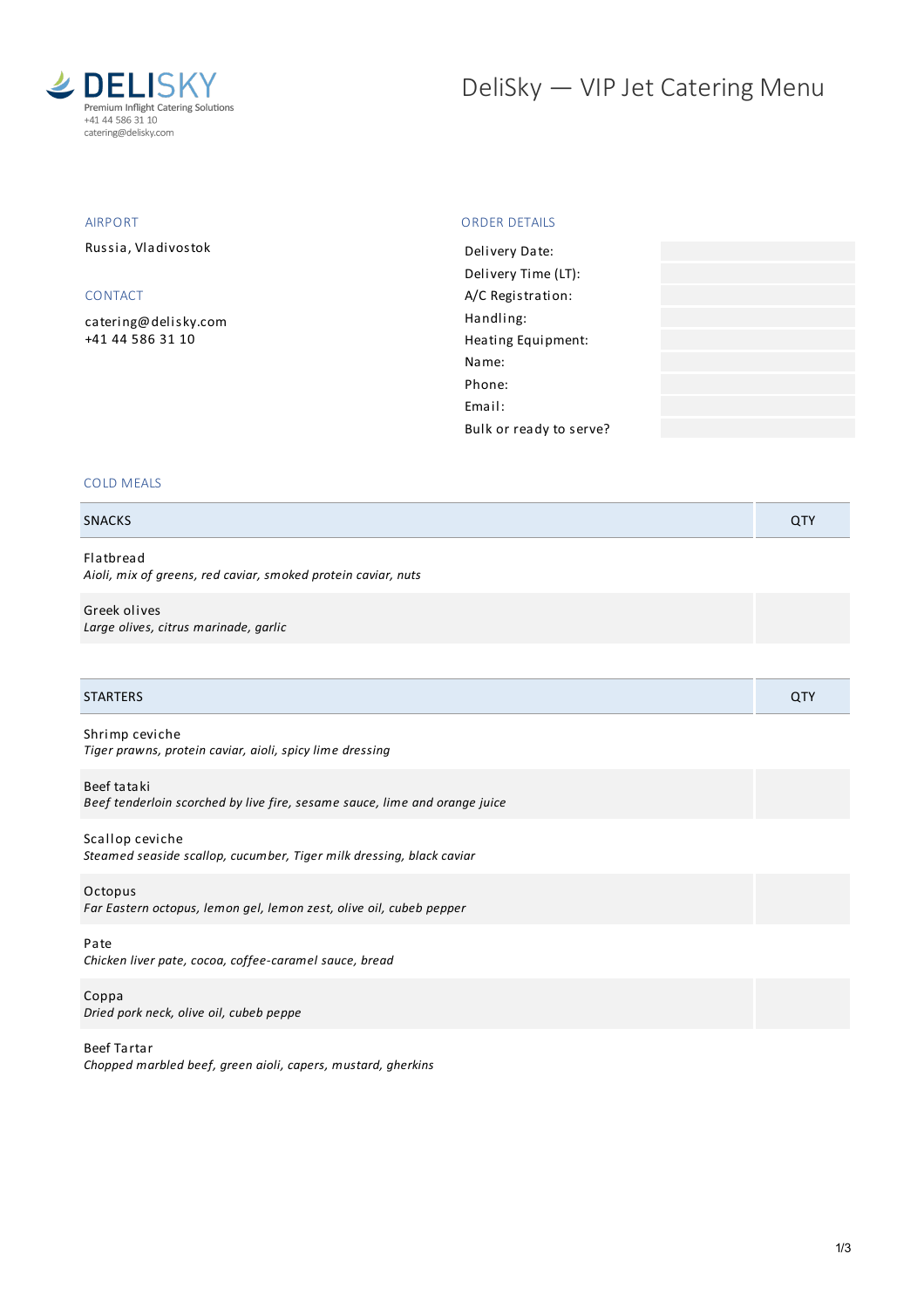| <b>SALADS</b>                                                                              | <b>QTY</b> |
|--------------------------------------------------------------------------------------------|------------|
| Shrimps and coppa salad<br>Mix of greens, fried shrimps, coppa, sesame - citrus dressing   |            |
| Green<br>Mix of greens, edamame beans, cucumber, broccoli, avocado, tomatoes, mix of seeds |            |

Beet & duck *Baked beetroot, duck - confit, spicy nuts, prunes*

#### HOT MEALS

| <b>SNACKS &amp; STARTERS</b> | <b>ATV</b><br><b>UI</b> |
|------------------------------|-------------------------|
|                              |                         |

#### Shrimp a la plancha

*Tiger prawns, bisque sauce, sun-dried tomatoes, oranges, prunes*

# SOUPS And the contract of the contract of the contract of the contract of the contract of the contract of the contract of the contract of the contract of the contract of the contract of the contract of the contract of the

Celery & porcini mushrooms *Celery root cream, porcini mushrooms, pine nuts, croutons*

Corn *Corn, chili, spicy nuts, cream cheese*

#### Duck soup

*Aged duck meat, edamame beans, mushrooms, young potatoes*

| <b>MAIN DISHES - MEAT</b>                                                                                 | <b>QTY</b> |
|-----------------------------------------------------------------------------------------------------------|------------|
| Veal cheeks<br>Stewed veal cheeks, mushroom puree with truffle, sauce with oyster mushrooms               |            |
| Stewed beef shank<br>Stewed beef shank, demi-glace sauce, bone marrow, parsley, stem salsa, mix of greens |            |
| Skirt steak<br>Skirt - steak, demi-glace sauce, parsley root puree                                        |            |
| Striploin<br>Striploin, demi-glace sauce, mix of greens                                                   |            |
| Wellington                                                                                                |            |

*Beef tenderloin, puff pastry, mushroom duxel, coppa, demi-glace*

| MAIN DISHES - FISH & SEAFOOD | QTY |
|------------------------------|-----|
|                              |     |

#### Black cod *Black cod, lemon gel, fish sauce, cauliflower*

Halibut & green peas *Halibut, green pea puree, artichokes, mix of greens*